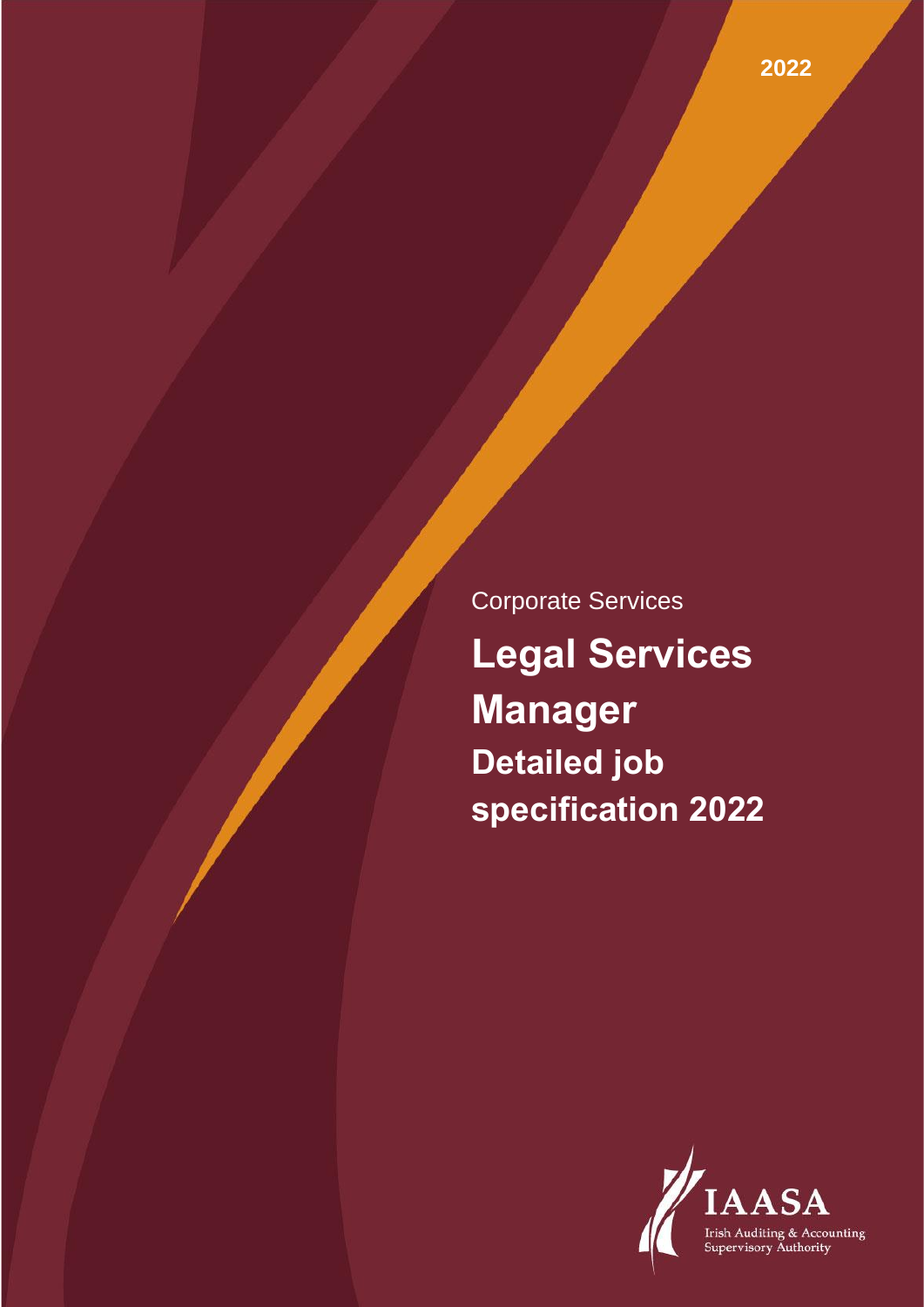# 1. **IAASA**

The Irish Auditing and Accounting Supervisory Authority is the independent body in Ireland responsible for the:

- examination and enforcement of certain listed entities' periodic financial reporting;
- oversight of the Recognised Accountancy Bodies' functions in respect of statutory auditors and supervision of the regulatory functions of the Prescribed Accountancy Bodies;
- adoption of standards on auditing, professional ethics and internal quality control; and
- the inspection and promotion of improvements in the quality of auditing of Public Interest Entities.

IAASA is a state body established in 2006 and carries out its functions under the provisions of the Companies Act 2014 ('the Act'). As such, its employees are public servants.

# **2. Post overview**

The Legal Services Manager is assigned to the Corporate Services Unit, reporting to the Head of that Unit. The Unit supports the Authority in the provision of corporate services support to IAASA, together with providing a Secretariat to the Board and to certain of its Committees. The Legal Services Manager will provide in-house legal advice to the Authority, and act as Data Protection Officer. The role is part-time, equivalent to a three-day week.

# **3. Essential requirements**

Candidates should be qualified for admission to the Law Society of Ireland, the Honorable Society of King's Inns or equivalent, and possess a minimum of two years post qualification experience. In addition, the following will be an advantage:

- in-house legal advisor experience, preferably in a public sector environment; and/or
- experience of administrative and regulatory law.

The successful candidate will also be able to demonstrate the following skills and personal attributes:

- Communication the ability to be a persuasive communicator, including the ability to explain complex legal issues to a non-legal audience;
- Judgement the ability to make informed decisions and/or judgements and to determine a suitable course of action;
- Analytical Skills the ability to conduct in-depth analysis of a complex problem and to identify the solutions in a structured way;
- ICT Skills should be proficient in the use of ICT systems; and
- A commitment to IAASA's objectives and values.

#### **4. Indicative description of principal duties and responsibilities**

To support the Authority and its staff under the supervision of the Secretary & Head of Corporate Services by:

- assisting Authority staff with legal queries and issues as they arise;
- providing legal advice to the Authority, with the support of the Authority's external legal advisors as appropriate;
- acting as Data Protection Officer for the purposes of the Data Protection Acts 1998 2018;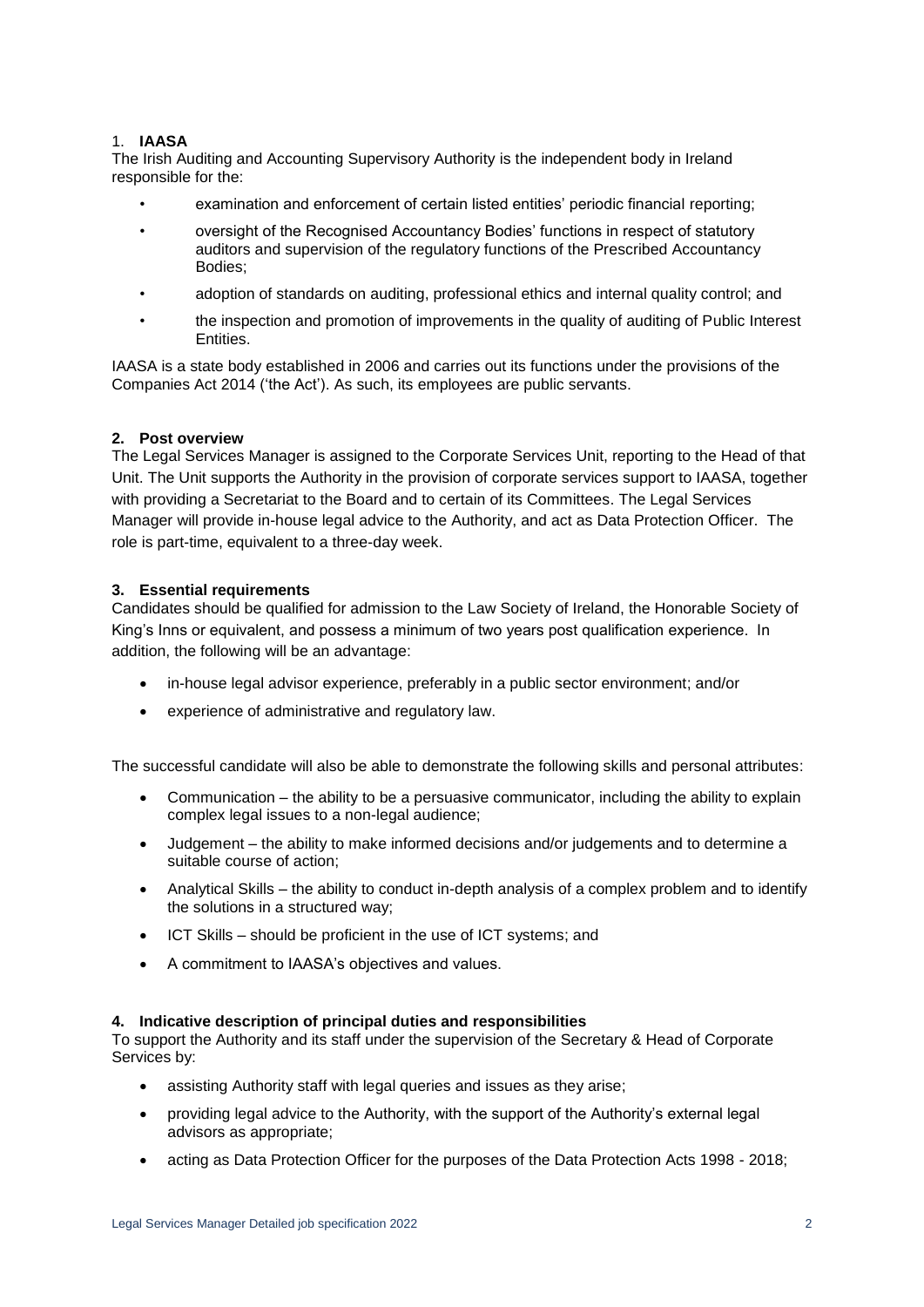- ensuring the relevant policies and procedures are in place to maintain compliance with the Data Protection Acts/GDPR;
- manage all data subject access request with statutory deadlines;
- reviewing and updating internal Authority governance policies;
- acting as Secretary to statutory Enquiry and Investigation committees pursuant to sections 933 and 934 of the Act;
- instructing and liaising with external legal advisers and instructing Counsel (as required) to include preparing briefs;
- advising the Secretary regarding compliance with the statutory obligations of a company limited by guarantee;
- assisting in the maintenance of statutory registers for a company limited by guarantee; and
- carrying out duties appropriate to the post and any other tasks as may be assigned from time to time by the Chief Executive.

This job description is intended as a basic guide to the scope and responsibilities of the position; it is subject to regular review and amendment as necessary.

# **5. Salary**

This is a permanent position and the salary on commencement for new entrants to the public service is €30,509 for a three day week, rising annually following each year's satisfactory performance on the following scale:

| €30.509                            | €31.400 | €32.290              | €33.180 | €34.073 | €34,963 |
|------------------------------------|---------|----------------------|---------|---------|---------|
| €35,854 (max) €37,139 <sup>1</sup> |         | €38.423 <sup>2</sup> |         |         |         |

The salary scale is equivalent to that of a civil service Higher Executive Officer, reduced *pro rata* to reflect the three-day week. Increments, subject to satisfactory performance, may be awarded annually.

Alternative arrangements may apply to serving public servants. The rate of total remuneration may be adjusted from time to time in accordance with government pay policy as applying to public servants generally.

#### **6. Other terms of employment**

- 6.1. *Superannuation:* The successful candidate will be a member of the Single Public Service Pension Scheme unless s/he was a public servant in the 26 weeks prior to being offered the contract. Scheme membership, contributions and benefits are in accordance with terms set down by the Minister for Public Expenditure & Reform, and are dependent on personal circumstances on recruitment.
- 6.2. *Location:* The role is based in Naas with occasional travel. While the Authority operates a flexible working policy, the role will require regular attendance in Naas. Travel and subsistence allowances, where arising, are paid in accordance with rates applicable to civil servants.
- 6.3. *Attendance:* The post is offered on the basis of a 23.4-hour week. The pattern of attendance with the subject to agreement with the successful candidate.
- 6.4. *Annual Leave:* The annual leave allowance based on a three day week is as applicable to a civil service Higher Executive Officer (*pro rata*), currently 17.5 days *per annum*, rising to 18 days after five years. This is in addition to statutory public holidays and Good Friday.
- 6.5. *Professional subscriptions and Continuing Professional Development ('CPD'):* IAASA will reimburse the annual membership subscription to the Law Society if applicable, and fund all

1

<sup>1</sup> After three years satisfactory service at the maximum.

<sup>&</sup>lt;sup>2</sup> After six years satisfactory service at the maximum.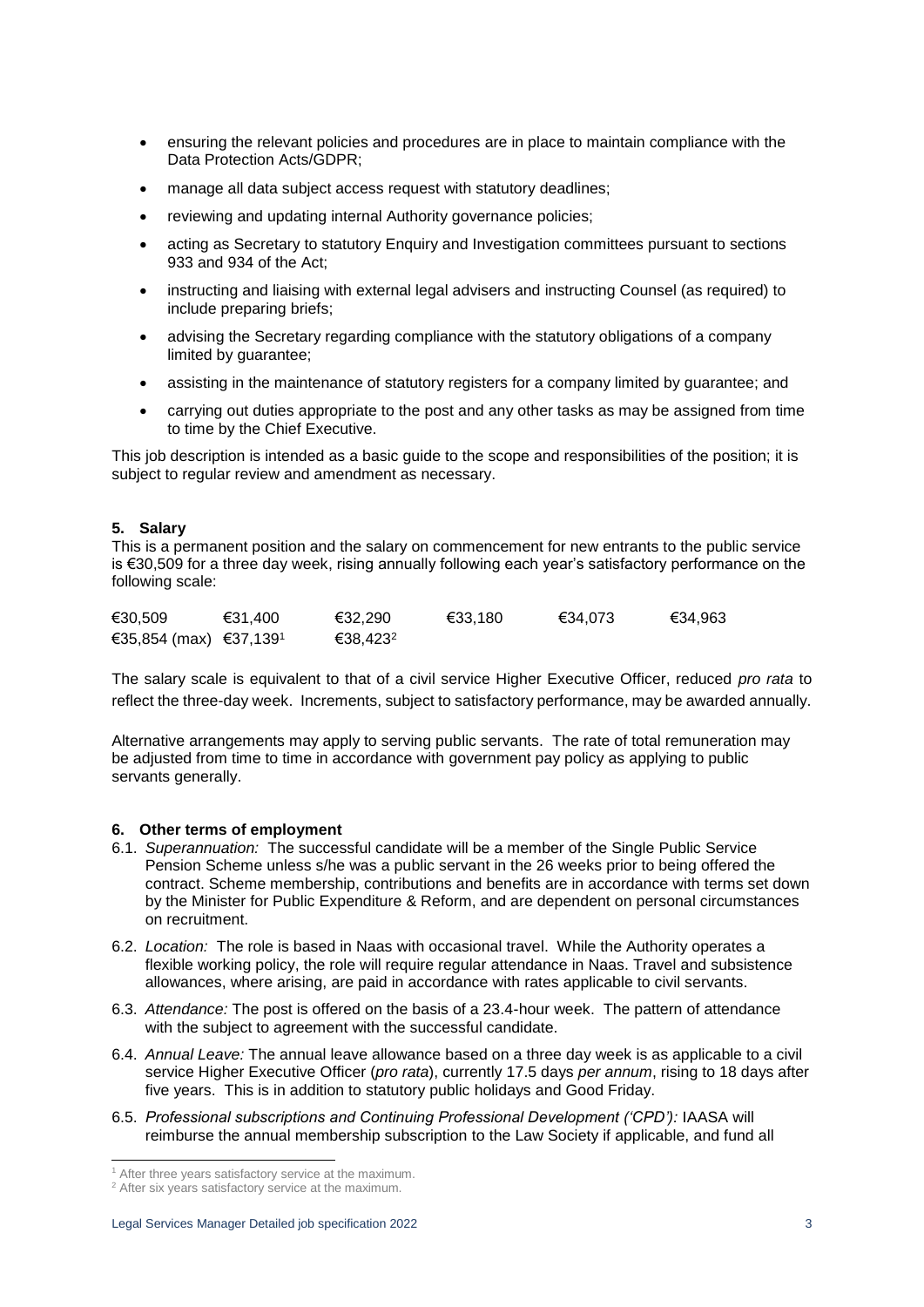mandatory CPD. In addition, where the incumbent is a member of another professional body, and IAASA considers it desirable for the incumbent to be a member of that body, IAASA will reimburse the annual membership subscription<sup>3</sup> and fund all mandatory CPD. IAASA also supports participation in relevant training and professional development courses related to an employee's business activities including, but not limited to, mandatory CPD activities.

6.6. *Public Services Stability Agreement:* The provisions of the Public Services Stability Agreement apply to all staff in IAASA. These provisions include a standard working week of 39 hours.

# **7. Application procedure**

Persons interested in this role should submit their *Curriculum Vitae* together with a covering letter setting out how they meet the above requirements by email to careers@iaasa.je, including the term 'Legal Services Manager in the subject line. Applications are being accepted by e-mail to this address only, and will be acknowledged within two working days.

The deadline for the receipt of applications is **12:00 noon on Monday, 20 June 2022.** Late applications will not be considered.

#### **8. Selection process**

The selection process includes the following elements:

- Dependent upon the number of applications received, the Authority may shortlist respondents. In the event that this is the case, short-listing will be based solely on the material submitted.
- Thereafter, applicants, or in the event of short-listing those respondents that have been shortlisted, shall be invited for interview on **Thursday, 30 June 2022.**

#### **9. Further information**

Persons interested in having a confidential discussion regarding this role should contact IAASA on (045) 983 600.

Further information on IAASA and its activities can be obtained at [www.iaasa.ie.](http://www.iaasa.ie/)

IAASA is committed to a policy of equal opportunities and welcomes applications from people with disabilities.

-

<sup>&</sup>lt;sup>3</sup> Such reimbursements may attract a Benefit in Kind liability to income tax.